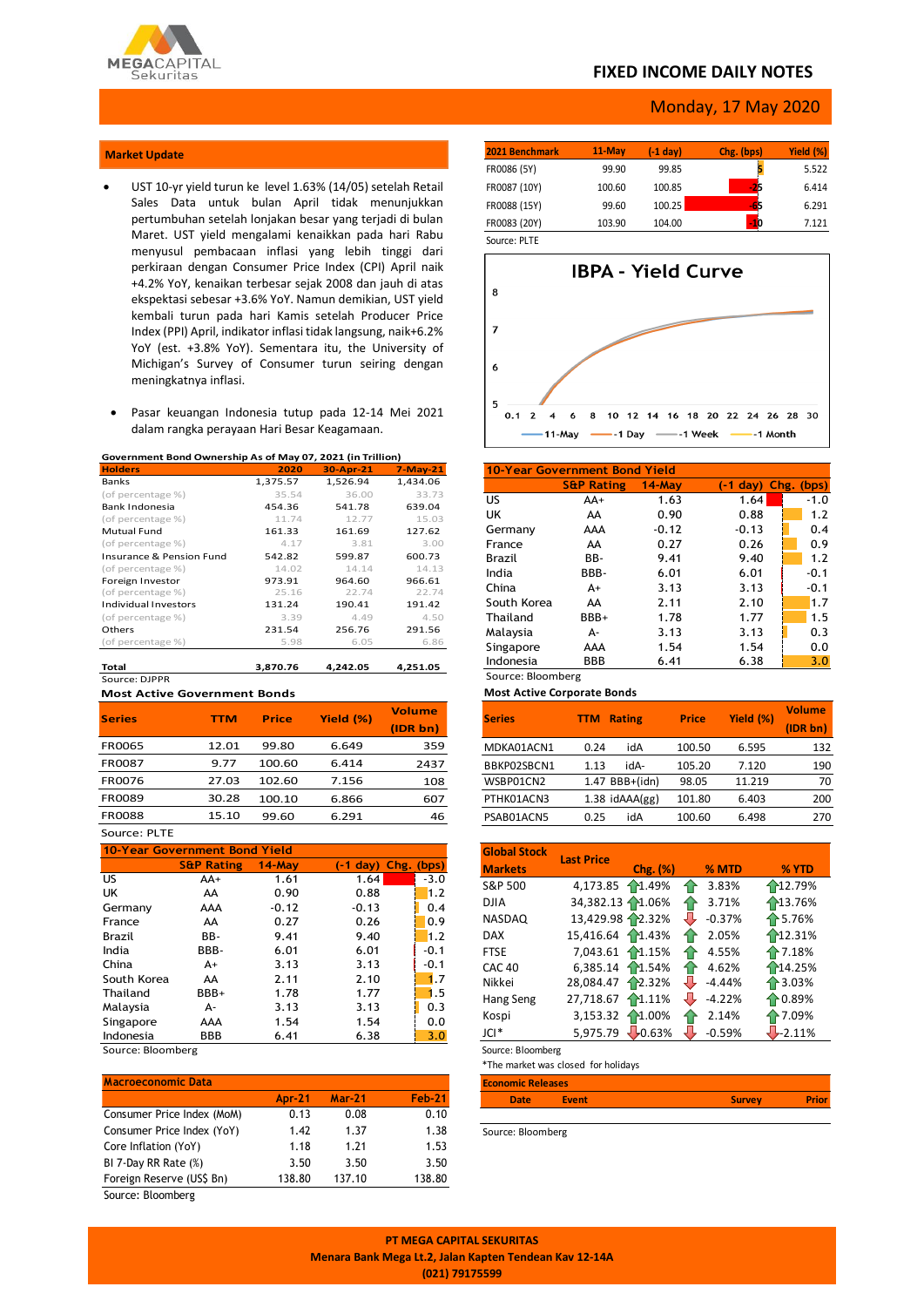## **FIXED INCOME DAILY NOTES**



Monday, 17 May 2020

# **Government Bond Prices**

|               | Closing Price: 11-May-2021 |                |                |                  |             |                |               |                   |              |                       |
|---------------|----------------------------|----------------|----------------|------------------|-------------|----------------|---------------|-------------------|--------------|-----------------------|
| <b>Series</b> | <b>Maturity</b>            | <b>TTM</b>     | Coupon         | Price            | <b>YTMX</b> | <b>YTM</b>     | Yield<br>Est. | <b>Fair Price</b> | Spread (bps) | <b>Recommendation</b> |
| FR0034        | 15-Jun-21                  | 0.08           | 12.80%         | 101.16           | $-1.628$    | $-1.63%$       | 2.99%         | 100.78            | $-38$        | Expensive             |
| FR0053        | 15-Jul-21                  | 0.16           | 8.25%          | 100.87           | 2.821       | 2.82%          | 3.07%         | 100.83            | $-4$         | Fair                  |
| FR0061        | 15-May-22                  | 1.00           | 7.00%          | 103.26           | 3.625       | 3.63%          | 3.81%         | 103.09            | $-17$        | Fair                  |
| FR0035        | 15-Jun-22                  | 1.08           | 12.90%         | 109.77           | 3.565       | 3.57%          | 3.88%         | 109.45            | $-32$        | Expensive             |
| FR0043        | 15-Jul-22                  | 1.16           | 10.25%         | 107.01           | 4.148       | 4.15%          | 3.94%         | 107.10            | 9            | Fair                  |
| FR0063        | 15-May-23                  | 2.00           | 5.63%          | 101.94           | 4.595       | 4.60%          | 4.51%         | 102.11            | 18           | Fair                  |
| FR0046        | 15-Jul-23                  | 2.16           | 9.50%          | 109.38           | 4.929       | 4.93%          | 4.60%         | 109.96            | 58           | Cheap                 |
| FR0039        | 15-Aug-23                  | 2.25           | 11.75%         | 114.47           | 4.872       | 4.87%          | 4.65%         | 114.96            | 50           | Cheap                 |
| FR0070        | 15-Mar-24                  | 2.83           | 8.38%          | 108.85           | 4.974       | 4.97%          | 4.96%         | 108.91            | 6            | Fair                  |
| FR0077        | 15-May-24                  | 3.00           | 8.13%          | 108.76           | 4.94        | 4.94%          | 5.04%         | 108.49            | $-26$        | Expensive             |
| FR0044        | 15-Sep-24                  | 3.34           | 10.00%         | 113.76           | 5.459       | 5.46%          | 5.19%         | 114.54            | 78           | Cheap                 |
| FR0081        | 15-Jun-25                  | 4.08           | 6.50%          | 103.85           | 5.433       | 5.43%          | 5.48%         | 103.69            | $-16$        | Fair                  |
| FR0040        | 15-Sep-25                  | 4.34           | 11.00%         | 120.10           | 5.692       | 5.69%          | 5.56%         | 120.66            | 56           | Cheap                 |
| FR0084        | 15-Feb-26                  | 4.76           | 7.25%          | 106.02           | 5.779       | 5.78%          | 5.69%         | 106.38            | 36           | Cheap                 |
| FR0086        | 15-Apr-26                  | 4.92           | 5.50%          | 99.88            | 5.526       | 5.53%          | 5.74%         | 98.97             | $-91$        | Expensive             |
| FR0037        | 15-Sep-26                  | 5.34           | 12.00%         | 127.53           | 5.932       | 5.93%          | 5.86%         | 127.76            | 23           | Fair                  |
| FR0056        | 15-Sep-26                  | 5.34           | 8.38%          | 112.43           | 5.638       | 5.64%          | 5.86%         | 111.37            | $-106$       | Expensive             |
| FR0059        | 15-May-27                  | 6.00           | 7.00%          | 105.87           | 5.825       | 5.83%          | 6.02%         | 104.88            | $-100$       | Expensive             |
| FR0042        | 15-Jul-27                  | 6.17           | 10.25%         | 121.50           | 6.028       | 6.03%          | 6.06%         | 121.29            | $-21$        | Fair                  |
| FR0047        | 15-Feb-28                  | 6.76           | 10.00%         | 120.47           | 6.25        | 6.25%          | 6.18%         | 120.82            | 35           | Cheap                 |
| FR0064        | 15-May-28                  | 7.00           | 6.13%          | 99.92            | 6.138       | 6.14%          | 6.22%         | 99.46             | $-47$        | Expensive             |
| FR0071        | 15-Mar-29                  | 7.84           | 9.00%          | 116.18           | 6.344       | 6.34%          | 6.36%         | 116.06            | $-11$        | Fair                  |
| FR0078        | 15-May-29                  | 8.00           | 8.25%          | 111.50           | 6.391       | 6.39%          | 6.39%         | 111.53            | 4            | Fair                  |
| FR0052        | 15-Aug-30                  | 9.25           | 10.50%         | 127.51           | 6.493       | 6.49%          | 6.55%         | 127.05            | -46          | Expensive             |
| FR0082        | 15-Sep-30                  | 9.34           | 7.00%          | 103.88           | 6.439       | 6.44%          | 6.56%         | 103.02            | $-86$        | Expensive             |
| FR0087        | 15-Feb-31                  | 9.76           | 6.50%          | 100.63           | 6.411       | 6.41%          | 6.61%         | 99.23             | $-140$       | Expensive             |
| <b>FR0085</b> | 15-Apr-31                  | 9.92           | 7.75%          | 108.11           | 6.62        | 6.62%          | 6.62%         | 108.08            | $-3$         | Fair                  |
| FR0073        | 15-May-31                  | 10.00          | 8.75%          | 115.51           | 6.605       | 6.61%          | 6.63%         | 115.30            | $-21$        |                       |
| FR0054        | 15-Jul-31                  | 10.17          | 9.50%          | 119.81           | 6.773       | 6.92%          | 6.65%         | 120.81            | 100          | Fair<br>Cheap         |
| FR0058        |                            |                |                |                  |             |                |               |                   | 70           |                       |
| FR0074        | 15-Jun-32<br>15-Aug-32     | 11.09<br>11.26 | 8.25%<br>7.50% | 111.00<br>104.99 | 6.82        | 6.82%<br>6.86% | 6.73%         | 111.70            | 86           | Cheap                 |
| FR0065        |                            |                |                |                  | 6.855       |                | 6.75%         | 105.85            |              | Cheap                 |
| FR0068        | 15-May-33                  | 12.01          | 6.63%          | 99.80            | 6.65        | 6.65%          | 6.81%         | 98.54             | $-126$       | Expensive             |
|               | 15-Mar-34                  | 12.84          | 8.38%          | 111.73           | 6.975       | 6.98%          | 6.86%         | 112.75            | 102          | Cheap                 |
| FR0080        | 15-Jun-35                  | 14.09          | 7.50%          | 104.02           | 7.044       | 7.04%          | 6.94%         | 105.01            | 99           | Cheap                 |
| FR0072        | 15-May-36                  | 15.01          | 8.25%          | 111.16           | 7.033       | 7.03%          | 6.98%         | 111.67            | 50           | Cheap                 |
| <b>FR0088</b> | 15-Jun-36                  | 15.09          | 6.25%          | 99.63            | 6.288       | 6.29%          | 6.99%         | 93.19             | $-643$       | Expensive             |
| FR0045        | 15-May-37                  | 16.01          | 9.75%          | 125.05           | 7.105       | 7.11%          | 7.03%         | 125.91            | 86           | Cheap                 |
| FR0075        | 15-May-38                  | 17.01          | 7.50%          | 103.76           | 7.115       | 7.12%          | 7.07%         | 104.25            | 49           | Cheap                 |
| FR0050        | 15-Jul-38                  | 17.18          | 10.50%         | 131.00           | 7.302       | 7.30%          | 7.07%         | 133.74            | 274          | Cheap                 |
| FR0079        | 15-Apr-39                  | 17.93          | 8.38%          | 111.56           | 7.215       | 7.22%          | 7.10%         | 112.81            | 125          | Cheap                 |
| FR0083        | 15-Apr-40                  | 18.93          | 7.50%          | 104.02           | 7.109       | 7.11%          | 7.13%         | 103.79            | $-23$        | Fair                  |
| FR0057        | 15-May-41                  | 20.01          | 9.50%          | 122.00           | 7.378       | 7.38%          | 7.16%         | 124.65            | 265          | Cheap                 |
| FR0062        | 15-Apr-42                  | 20.93          | 6.38%          | 98.50            | 6.507       | 6.51%          | 7.19%         | 91.29             | $-721$       | Expensive             |
| FR0067        | 15-Feb-44                  | 22.77          | 8.75%          | 113.50           | 7.502       | 7.50%          | 7.23%         | 116.86            | 336          | Cheap                 |
| FR0076        | 15-May-48                  | 27.02          | 7.38%          | 102.48           | 7.166       | 7.17%          | 7.30%         | 100.86            | $-162$       | Expensive             |
| FR0089        | 15-Aug-51                  | 30.27          | 6.88%          | 99.95            | 6.878       | 6.88%          | 7.34%         | 94.31             | $-564$       | Expensive             |

Source: PLTE, Bloomberg, & MCS Estimates